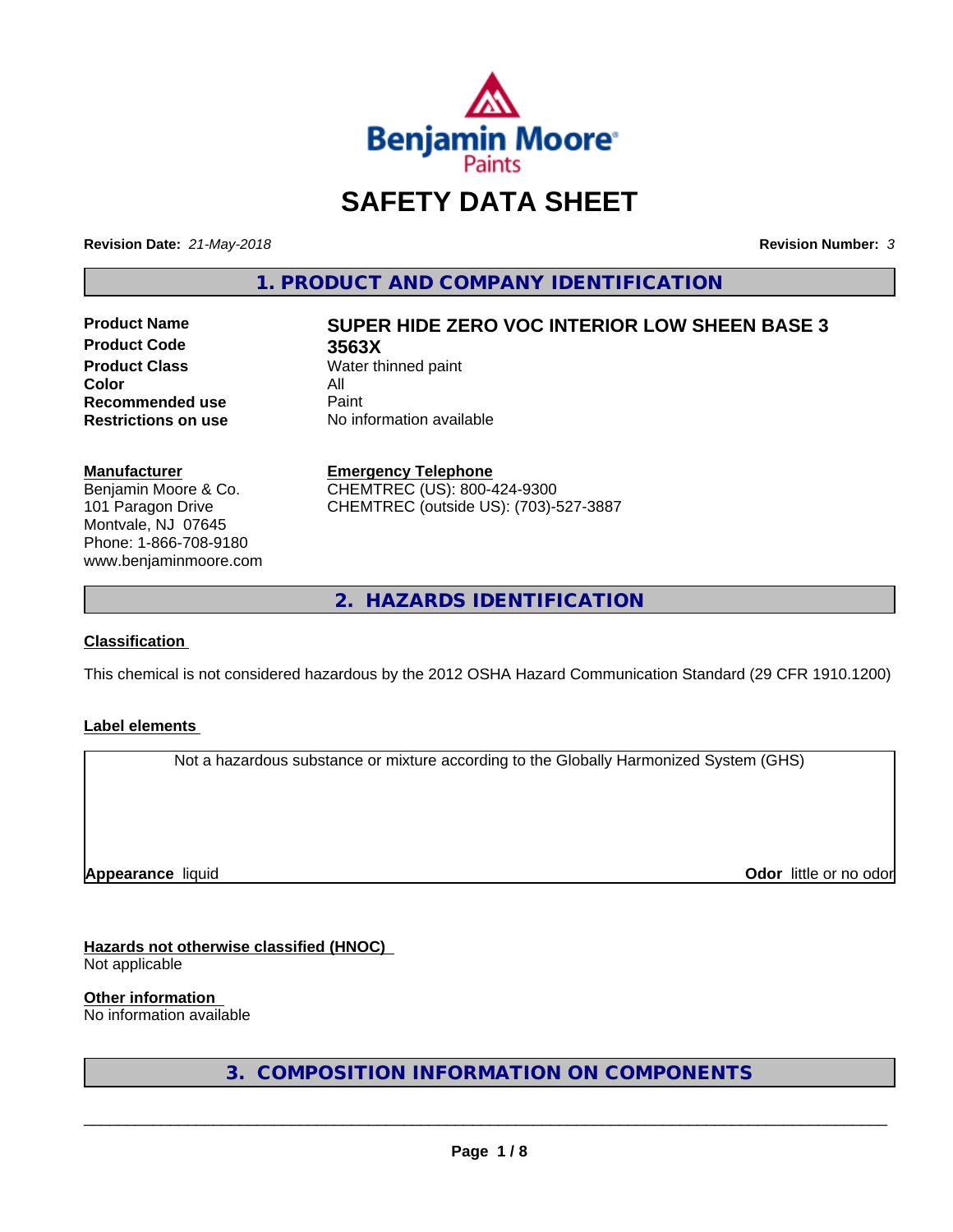| Chemical name                | <b>CASN.</b><br>CAS No.                  | <br>о.<br>velaht<br>70 |
|------------------------------|------------------------------------------|------------------------|
| Limestone                    | $\sim$<br>1311<br>$\sim$<br>$-n$<br>-טט- | $\sim$<br>$\sim$       |
| $\sim$<br>dioxide<br>itanium | $\sim$<br>--<br>3463<br>. n<br>.         |                        |

\_\_\_\_\_\_\_\_\_\_\_\_\_\_\_\_\_\_\_\_\_\_\_\_\_\_\_\_\_\_\_\_\_\_\_\_\_\_\_\_\_\_\_\_\_\_\_\_\_\_\_\_\_\_\_\_\_\_\_\_\_\_\_\_\_\_\_\_\_\_\_\_\_\_\_\_\_\_\_\_\_\_\_\_\_\_\_\_\_\_\_\_\_

|                                                  | 4. FIRST AID MEASURES                                                                                    |
|--------------------------------------------------|----------------------------------------------------------------------------------------------------------|
| <b>General Advice</b>                            | No hazards which require special first aid measures.                                                     |
| <b>Eye Contact</b>                               | Rinse thoroughly with plenty of water for at least 15 minutes and consult a<br>physician.                |
| <b>Skin Contact</b>                              | Wash off immediately with soap and plenty of water while removing all<br>contaminated clothes and shoes. |
| <b>Inhalation</b>                                | Move to fresh air. If symptoms persist, call a physician.                                                |
| Ingestion                                        | Clean mouth with water and afterwards drink plenty of water. Consult a physician<br>if necessary.        |
| <b>Most Important</b><br><b>Symptoms/Effects</b> | None known.                                                                                              |
| <b>Notes To Physician</b>                        | Treat symptomatically.                                                                                   |

**5. FIRE-FIGHTING MEASURES**

| <b>Suitable Extinguishing Media</b>                                              | Use extinguishing measures that are appropriate to local<br>circumstances and the surrounding environment.                                   |
|----------------------------------------------------------------------------------|----------------------------------------------------------------------------------------------------------------------------------------------|
| <b>Protective Equipment And Precautions For</b><br><b>Firefighters</b>           | As in any fire, wear self-contained breathing apparatus<br>pressure-demand, MSHA/NIOSH (approved or equivalent)<br>and full protective gear. |
| <b>Specific Hazards Arising From The Chemical</b>                                | Closed containers may rupture if exposed to fire or<br>extreme heat.                                                                         |
| <b>Sensitivity To Mechanical Impact</b>                                          | No.                                                                                                                                          |
| <b>Sensitivity To Static Discharge</b>                                           | No.                                                                                                                                          |
| <b>Flash Point Data</b><br>Flash Point (°F)<br>Flash Point (°C)<br><b>Method</b> | Not applicable<br>Not applicable<br>Not applicable                                                                                           |
| <b>Flammability Limits In Air</b>                                                |                                                                                                                                              |
| Lower flammability limit:<br><b>Upper flammability limit:</b>                    | Not applicable<br>Not applicable                                                                                                             |
|                                                                                  |                                                                                                                                              |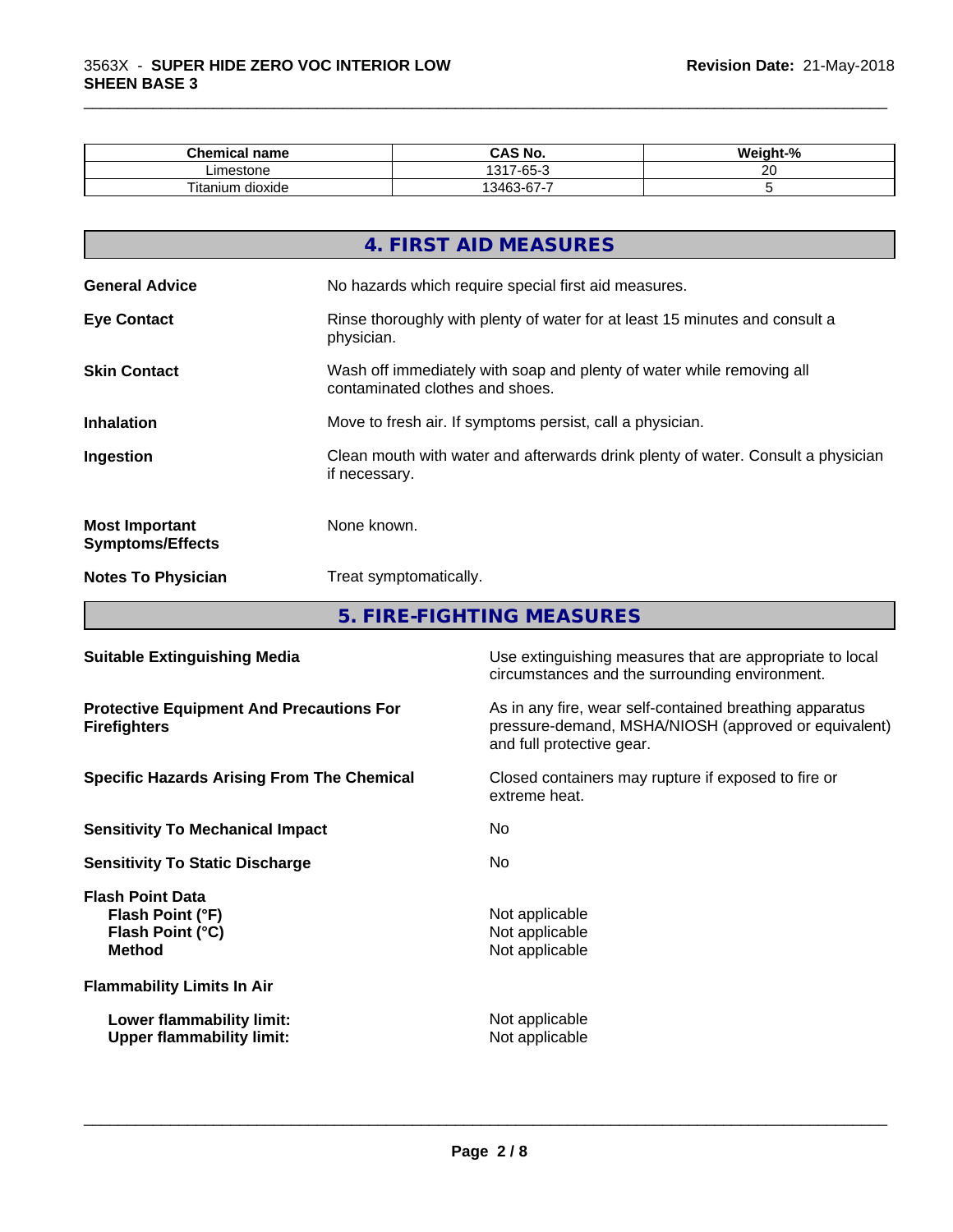#### **NFPA Legend**

- 0 Not Hazardous
- 1 Slightly
- 2 Moderate
- 3 High
- 4 Severe

*The ratings assigned are only suggested ratings, the contractor/employer has ultimate responsibilities for NFPA ratings where this system is used.*

*Additional information regarding the NFPA rating system is available from the National Fire Protection Agency (NFPA) at www.nfpa.org.*

# **6. ACCIDENTAL RELEASE MEASURES**

| <b>Personal Precautions</b>      | Avoid contact with skin, eyes and clothing. Ensure adequate ventilation.                                                                                                         |
|----------------------------------|----------------------------------------------------------------------------------------------------------------------------------------------------------------------------------|
| <b>Other Information</b>         | Prevent further leakage or spillage if safe to do so.                                                                                                                            |
| <b>Environmental precautions</b> | See Section 12 for additional Ecological Information.                                                                                                                            |
| <b>Methods For Clean-Up</b>      | Soak up with inert absorbent material. Sweep up and shovel into suitable<br>containers for disposal.                                                                             |
|                                  | 7. HANDLING AND STORAGE                                                                                                                                                          |
| <b>Handling</b>                  | Avoid contact with skin, eyes and clothing. Avoid breathing vapors, spray mists or<br>sanding dust. In case of insufficient ventilation, wear suitable respiratory<br>equipment. |
| <b>Storage</b>                   | Keep container tightly closed. Keep out of the reach of children.                                                                                                                |
| <b>Incompatible Materials</b>    | No information available                                                                                                                                                         |
|                                  |                                                                                                                                                                                  |

# **8. EXPOSURE CONTROLS/PERSONAL PROTECTION**

#### **Exposure Limits**

| <b>Chemical name</b> | <b>ACGIH TLV</b>  | <b>OSHA PEL</b>            |
|----------------------|-------------------|----------------------------|
| Limestone            | N/E               | 15 mg/m <sup>3</sup> - TWA |
|                      |                   | $5 \text{ ma/m}^3$ - TWA   |
| Titanium dioxide     | 10 mg/m $3$ - TWA | 15 mg/m $3$ - TWA          |

#### **Legend**

ACGIH - American Conference of Governmental Industrial Hygienists Exposure Limits OSHA - Occupational Safety & Health Administration Exposure Limits N/E - Not Established

**Engineering Measures** Ensure adequate ventilation, especially in confined areas.

 $\overline{\phantom{a}}$  ,  $\overline{\phantom{a}}$  ,  $\overline{\phantom{a}}$  ,  $\overline{\phantom{a}}$  ,  $\overline{\phantom{a}}$  ,  $\overline{\phantom{a}}$  ,  $\overline{\phantom{a}}$  ,  $\overline{\phantom{a}}$  ,  $\overline{\phantom{a}}$  ,  $\overline{\phantom{a}}$  ,  $\overline{\phantom{a}}$  ,  $\overline{\phantom{a}}$  ,  $\overline{\phantom{a}}$  ,  $\overline{\phantom{a}}$  ,  $\overline{\phantom{a}}$  ,  $\overline{\phantom{a}}$ 

#### **Personal Protective Equipment**

| <b>Eye/Face Protection</b>    | Safety glasses with side-shields.                                        |
|-------------------------------|--------------------------------------------------------------------------|
| <b>Skin Protection</b>        | Protective gloves and impervious clothing.                               |
| <b>Respiratory Protection</b> | In case of insufficient ventilation wear suitable respiratory equipment. |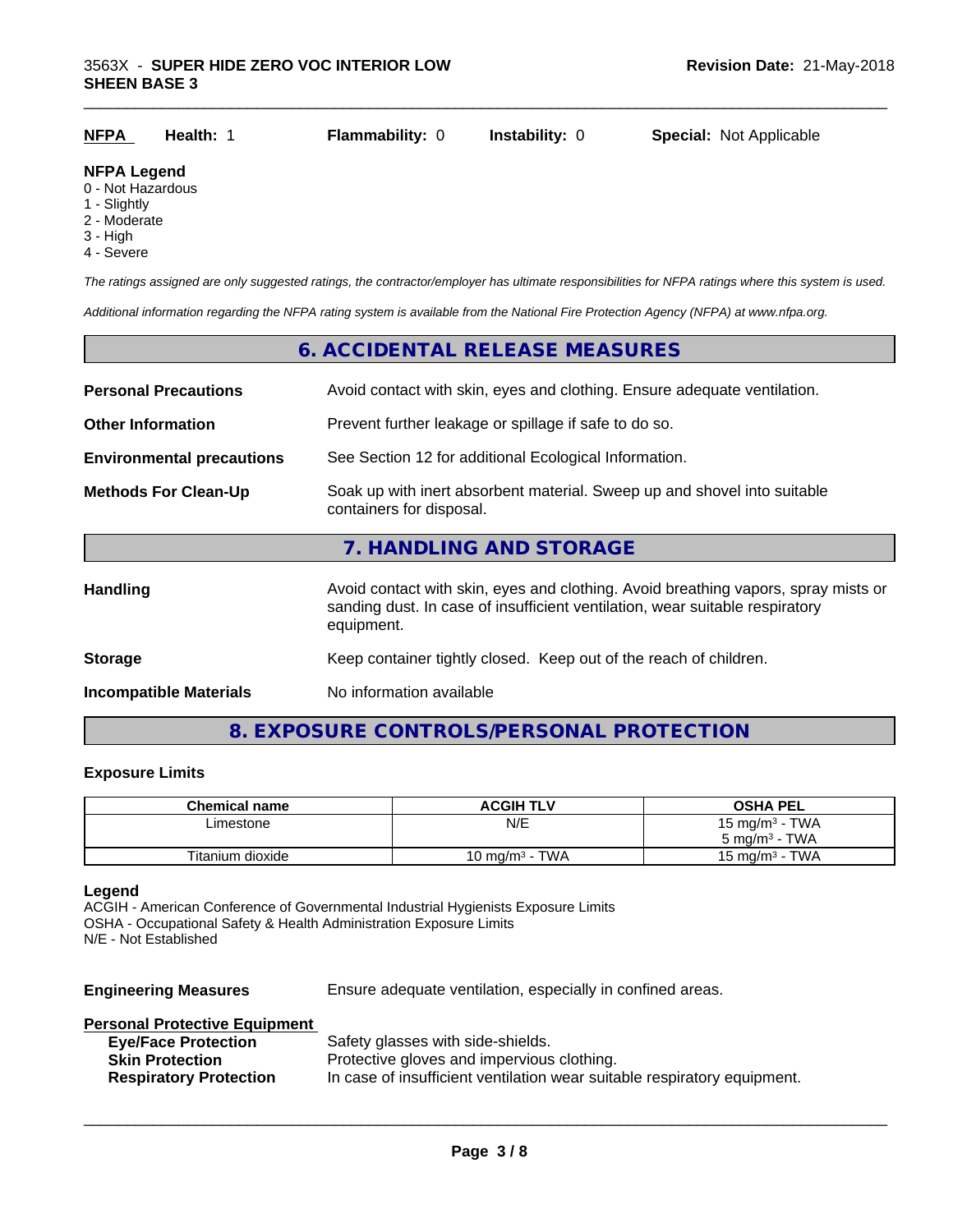**Hygiene Measures** Avoid contact with skin, eyes and clothing. Remove and wash contaminated clothing before re-use. Wash thoroughly after handling.

\_\_\_\_\_\_\_\_\_\_\_\_\_\_\_\_\_\_\_\_\_\_\_\_\_\_\_\_\_\_\_\_\_\_\_\_\_\_\_\_\_\_\_\_\_\_\_\_\_\_\_\_\_\_\_\_\_\_\_\_\_\_\_\_\_\_\_\_\_\_\_\_\_\_\_\_\_\_\_\_\_\_\_\_\_\_\_\_\_\_\_\_\_

# **9. PHYSICAL AND CHEMICAL PROPERTIES**

**Appearance** liquid **Odor** little or no odor **Odor Threshold**<br> **Density (Ibs/gal)**<br> **Density (Ibs/gal)**<br> **Density (Ibs/gal)**<br> **Density (Ibs/gal) Density (lbs/gal)** 9.8 - 10.2<br> **Specific Gravity** 1.17 - 1.22 **Specific Gravity pH**<br>
Viscosity (cps) The Contract of the Contract of the Viscosity (cps) and Viscosity (cps) **Solubility(ies)** No information available **Water solubility Mater Solubility**<br> **Evaporation Rate** Mate No information available **Vapor pressure @20 °C (kPa)** No information available **Vapor density Vapor density No information available Wt. % Solids** 40 - 50 **Vol. % Solids** 30 - 40 **Wt. % Volatiles Vol. % Volatiles** 60 - 70 **VOC Regulatory Limit (g/L)** < 5 **Boiling Point (°F)** 212 **Boiling Point (°C)** 100 **Freezing Point (°F)** 32 **Freezing Point (°C)** 0 **Flash Point (°F)**<br> **Flash Point (°C)**<br> **Flash Point (°C)**<br> **C Flash Point (°C) Method** Not applicable **Flammability (solid, gas)** Not applicable<br> **Upper flammability limit:** Not applicable<br>
Not applicable **Upper flammability limit:**<br> **Lower flammability limit:**<br>
Not applicable<br>
Not applicable **Lower flammability limit:**<br> **Autoianition Temperature (°F)**<br>
Mo information available **Autoignition Temperature (°F)**<br> **Autoignition Temperature (°C)**<br> **Autoignition Temperature (°C)**<br>
Mo information available **Autoignition Temperature (°C) Decomposition Temperature (°F)** No information available **Decomposition Temperature (°C)**<br> **Partition coefficient**<br> **Partition coefficient**<br> **No** information available

**Viscosity (cps)** No information available **Evaporation Rate** No information available **No information available** 

# **10. STABILITY AND REACTIVITY**

| <b>Reactivity</b>                         | Not Applicable                           |
|-------------------------------------------|------------------------------------------|
| <b>Chemical Stability</b>                 | Stable under normal conditions.          |
| <b>Conditions to avoid</b>                | Prevent from freezing.                   |
| <b>Incompatible Materials</b>             | No materials to be especially mentioned. |
| <b>Hazardous Decomposition Products</b>   | None under normal use.                   |
| <b>Possibility of hazardous reactions</b> | None under normal conditions of use.     |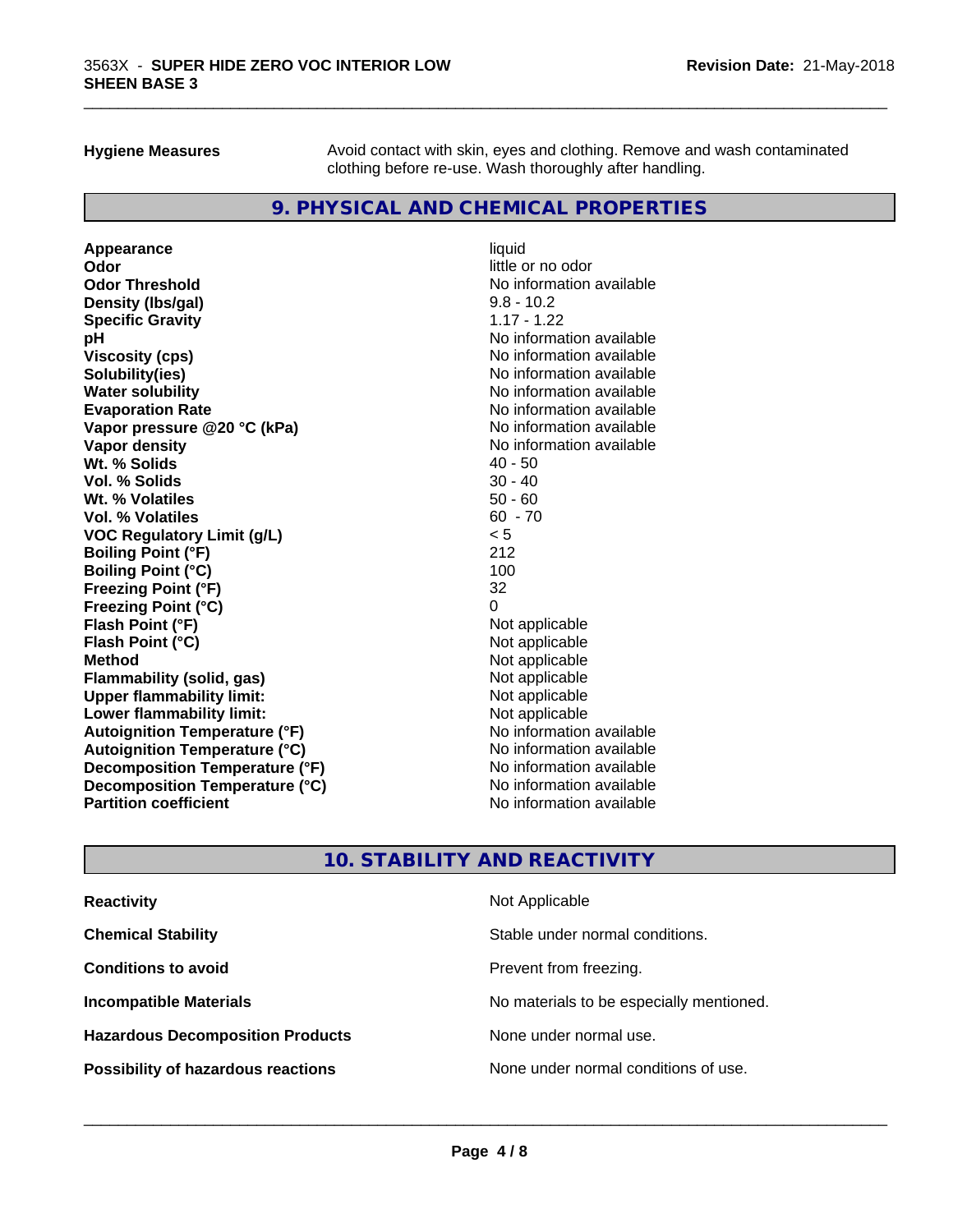# **11. TOXICOLOGICAL INFORMATION**

\_\_\_\_\_\_\_\_\_\_\_\_\_\_\_\_\_\_\_\_\_\_\_\_\_\_\_\_\_\_\_\_\_\_\_\_\_\_\_\_\_\_\_\_\_\_\_\_\_\_\_\_\_\_\_\_\_\_\_\_\_\_\_\_\_\_\_\_\_\_\_\_\_\_\_\_\_\_\_\_\_\_\_\_\_\_\_\_\_\_\_\_\_

| <b>Product Information</b>                                                                                                                                                                                                                                                                                                                                                     |                                                                                                                                                                                                                                                                                                                                                                                                                                                                                                                                                                                  |
|--------------------------------------------------------------------------------------------------------------------------------------------------------------------------------------------------------------------------------------------------------------------------------------------------------------------------------------------------------------------------------|----------------------------------------------------------------------------------------------------------------------------------------------------------------------------------------------------------------------------------------------------------------------------------------------------------------------------------------------------------------------------------------------------------------------------------------------------------------------------------------------------------------------------------------------------------------------------------|
| Information on likely routes of exposure                                                                                                                                                                                                                                                                                                                                       |                                                                                                                                                                                                                                                                                                                                                                                                                                                                                                                                                                                  |
| <b>Principal Routes of Exposure</b>                                                                                                                                                                                                                                                                                                                                            | Eye contact, skin contact and inhalation.                                                                                                                                                                                                                                                                                                                                                                                                                                                                                                                                        |
| <b>Acute Toxicity</b>                                                                                                                                                                                                                                                                                                                                                          |                                                                                                                                                                                                                                                                                                                                                                                                                                                                                                                                                                                  |
| <b>Product Information</b>                                                                                                                                                                                                                                                                                                                                                     | No information available                                                                                                                                                                                                                                                                                                                                                                                                                                                                                                                                                         |
|                                                                                                                                                                                                                                                                                                                                                                                | Symptoms related to the physical, chemical and toxicological characteristics                                                                                                                                                                                                                                                                                                                                                                                                                                                                                                     |
| <b>Symptoms</b>                                                                                                                                                                                                                                                                                                                                                                | No information available                                                                                                                                                                                                                                                                                                                                                                                                                                                                                                                                                         |
|                                                                                                                                                                                                                                                                                                                                                                                | Delayed and immediate effects as well as chronic effects from short and long-term exposure                                                                                                                                                                                                                                                                                                                                                                                                                                                                                       |
| Eye contact<br><b>Skin contact</b><br><b>Inhalation</b><br>Ingestion<br><b>Sensitization</b><br><b>Neurological Effects</b><br><b>Mutagenic Effects</b><br><b>Reproductive Effects</b><br><b>Developmental Effects</b><br><b>Target organ effects</b><br><b>STOT - single exposure</b><br><b>STOT - repeated exposure</b><br>Other adverse effects<br><b>Aspiration Hazard</b> | May cause slight irritation.<br>Substance may cause slight skin irritation. Prolonged or repeated contact may dry<br>skin and cause irritation.<br>May cause irritation of respiratory tract.<br>Ingestion may cause gastrointestinal irritation, nausea, vomiting and diarrhea.<br>No information available<br>No information available.<br>No information available.<br>No information available.<br>No information available.<br>No information available.<br>No information available.<br>No information available.<br>No information available.<br>No information available |
| <b>Numerical measures of toxicity</b>                                                                                                                                                                                                                                                                                                                                          |                                                                                                                                                                                                                                                                                                                                                                                                                                                                                                                                                                                  |
| <b>ATEmix (oral)</b>                                                                                                                                                                                                                                                                                                                                                           | 247195                                                                                                                                                                                                                                                                                                                                                                                                                                                                                                                                                                           |

#### **Component Information**

Titanium dioxide LD50 Oral: > 10000 mg/kg (Rat)

#### **Carcinogenicity**

*The information below indicateswhether each agency has listed any ingredient as a carcinogen:.*

| <b>Chemical name</b>       | <b>IARC</b>          | <b>NTP</b> | OSHA   |
|----------------------------|----------------------|------------|--------|
|                            | 2B<br>Possible Human |            | Listed |
| $'$ Titanium<br>n dioxide. | Carcinoɑen           |            |        |

• Although IARC has classified titanium dioxide as possibly carcinogenic to humans (2B), their summary concludes:<br>"No significant exposure to titanium dioxide is thought to occur during the use of products in which titaniu "No significant exposure to titanium dioxide is thought to occur during the use of products in which titanium dioxide is bound to other materials, such as paint."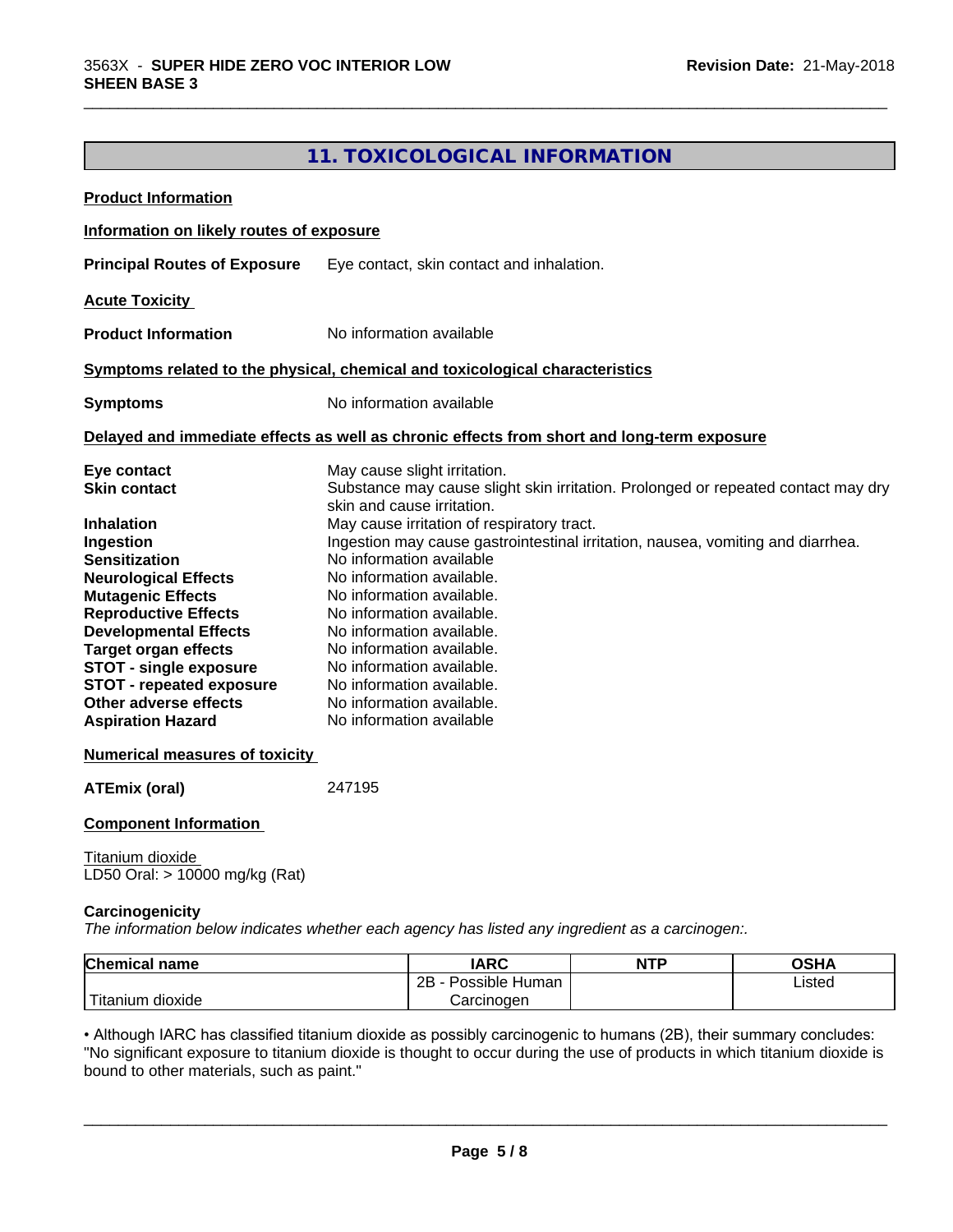#### **Legend**

IARC - International Agency for Research on Cancer NTP - National Toxicity Program OSHA - Occupational Safety & Health Administration

**12. ECOLOGICAL INFORMATION**

\_\_\_\_\_\_\_\_\_\_\_\_\_\_\_\_\_\_\_\_\_\_\_\_\_\_\_\_\_\_\_\_\_\_\_\_\_\_\_\_\_\_\_\_\_\_\_\_\_\_\_\_\_\_\_\_\_\_\_\_\_\_\_\_\_\_\_\_\_\_\_\_\_\_\_\_\_\_\_\_\_\_\_\_\_\_\_\_\_\_\_\_\_

#### **Ecotoxicity Effects**

The environmental impact of this product has not been fully investigated.

#### **Product Information**

#### **Acute Toxicity to Fish**

No information available

#### **Acute Toxicity to Aquatic Invertebrates**

No information available

#### **Acute Toxicity to Aquatic Plants**

No information available

#### **Persistence / Degradability**

No information available.

#### **Bioaccumulation**

There is no data for this product.

#### **Mobility in Environmental Media**

No information available.

#### **Ozone**

No information available

#### **Component Information**

#### **Acute Toxicity to Fish**

Titanium dioxide  $LC50:$  > 1000 mg/L (Fathead Minnow - 96 hr.)

#### **Acute Toxicity to Aquatic Invertebrates**

No information available

#### **Acute Toxicity to Aquatic Plants**

No information available

### **13. DISPOSAL CONSIDERATIONS**

Waste Disposal Method Dispose of in accordance with federal, state, and local regulations. Local requirements may vary, consult your sanitation department or state-designated environmental protection agency for more disposal options.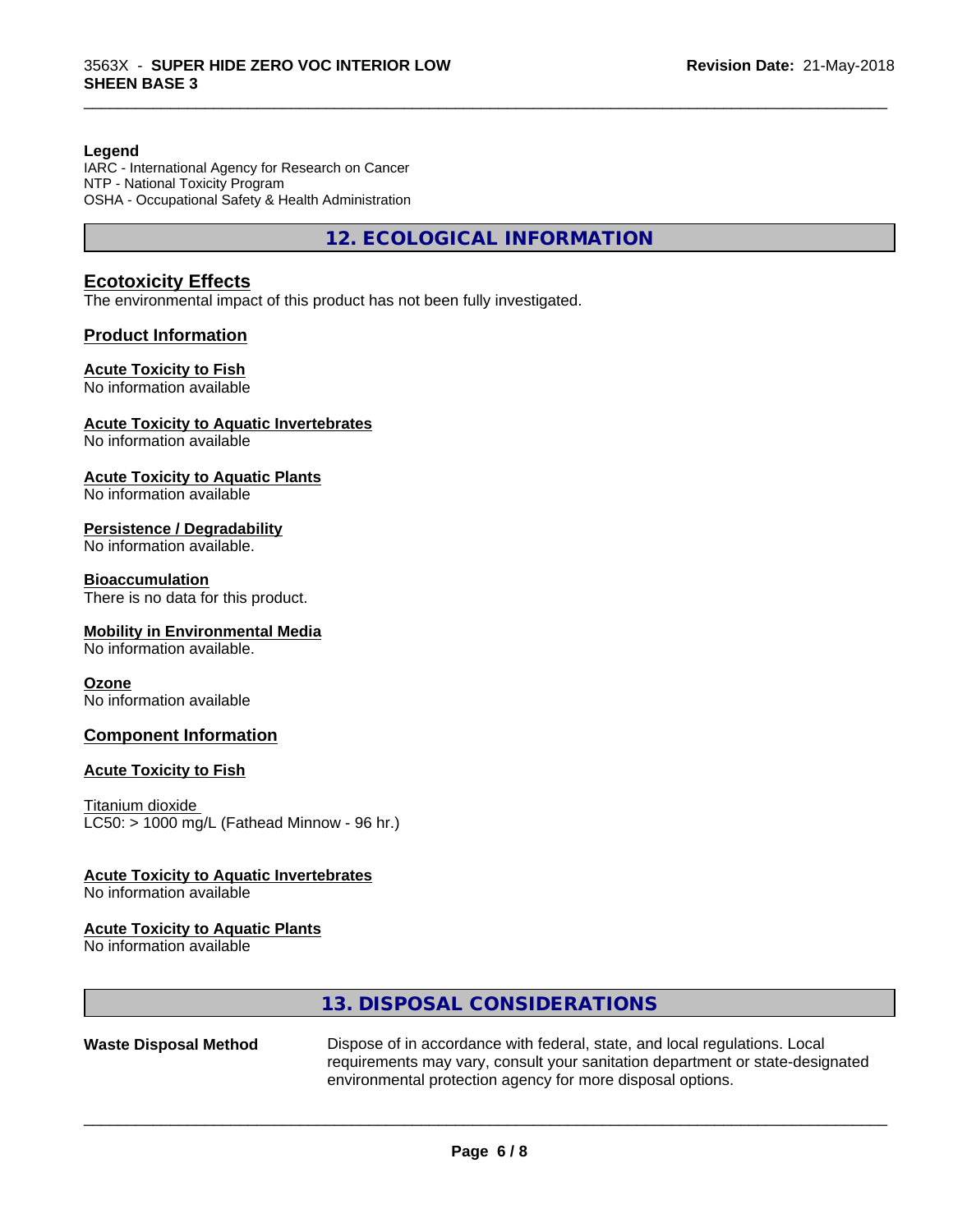|                            | 14. TRANSPORT INFORMATION         |  |
|----------------------------|-----------------------------------|--|
| <b>DOT</b>                 | Not regulated                     |  |
| <b>ICAO / IATA</b>         | Not regulated                     |  |
| <b>IMDG / IMO</b>          | Not regulated                     |  |
|                            | <b>15. REGULATORY INFORMATION</b> |  |
| Internetismal Increptantes |                                   |  |

\_\_\_\_\_\_\_\_\_\_\_\_\_\_\_\_\_\_\_\_\_\_\_\_\_\_\_\_\_\_\_\_\_\_\_\_\_\_\_\_\_\_\_\_\_\_\_\_\_\_\_\_\_\_\_\_\_\_\_\_\_\_\_\_\_\_\_\_\_\_\_\_\_\_\_\_\_\_\_\_\_\_\_\_\_\_\_\_\_\_\_\_\_

#### **International Inventories**

| <b>TSCA: United States</b> | Yes - All components are listed or exempt. |
|----------------------------|--------------------------------------------|
| <b>DSL: Canada</b>         | Yes - All components are listed or exempt. |

## **Federal Regulations**

| SARA 311/312 hazardous categorization |    |  |
|---------------------------------------|----|--|
| Acute health hazard                   | Nο |  |
| Chronic Health Hazard                 | Nο |  |
| Fire hazard                           | No |  |
| Sudden release of pressure hazard     | No |  |
| Reactive Hazard                       | No |  |

#### **SARA 313**

Section 313 of Title III of the Superfund Amendments and Reauthorization Act of 1986 (SARA). This product contains a chemical or chemicals which are subject to the reporting requirements of the Act and Title 40 of the Code of Federal Regulations, Part 372:

*None*

**Clean Air Act,Section 112 Hazardous Air Pollutants (HAPs) (see 40 CFR 61)**

This product contains the following HAPs:

*None*

# **US State Regulations**

### **California Proposition 65**

**AVIMARNING:** Cancer and Reproductive Harm– www.P65warnings.ca.gov

### **State Right-to-Know**

| Chemical | ''            | Jersev     | ınsvlvania |
|----------|---------------|------------|------------|
| ⊺name    | Massachusetts | <b>New</b> |            |
| ∟ımeston |               |            |            |